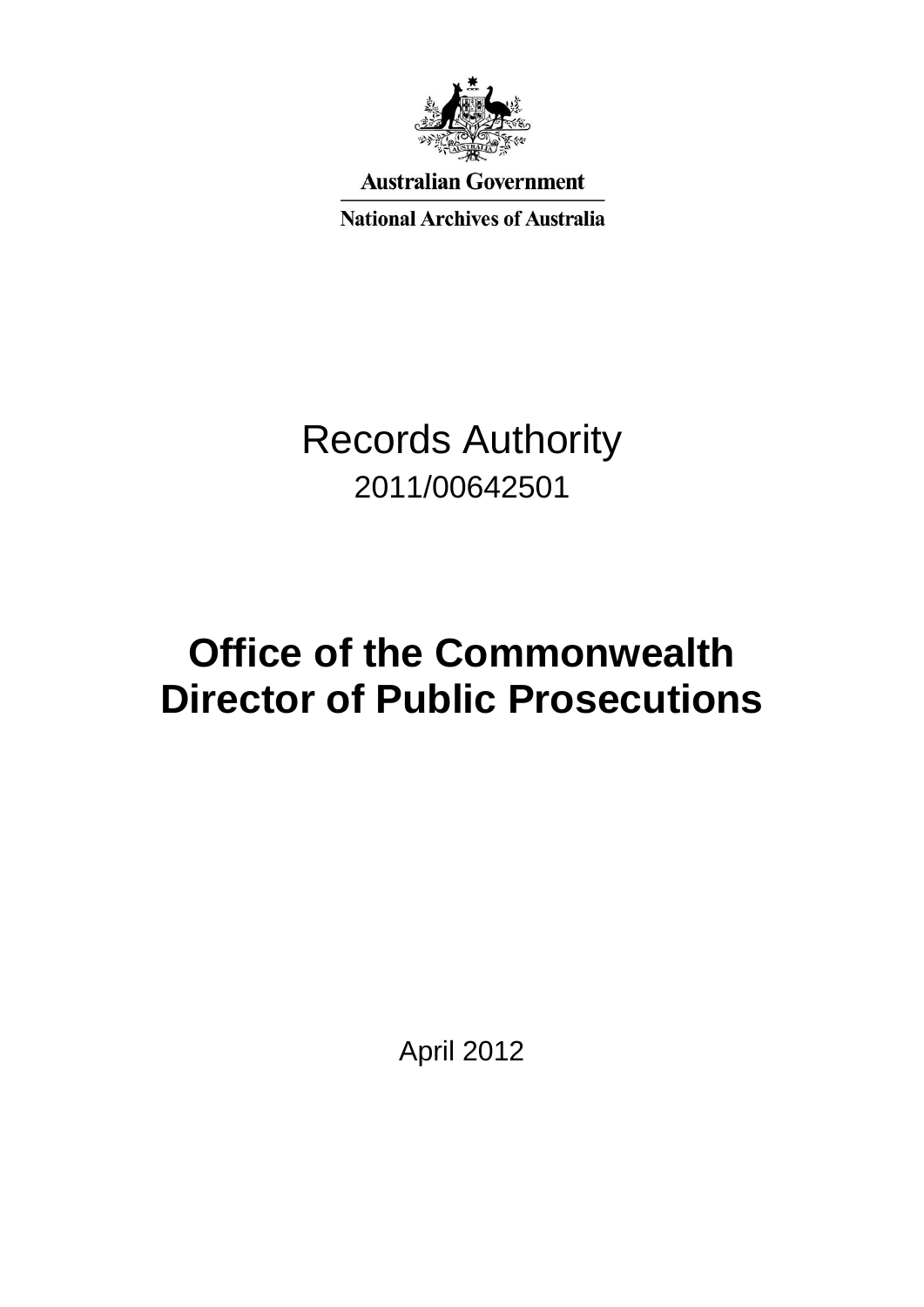### **CONTENTS**

| 3                          |
|----------------------------|
|                            |
|                            |
| $\overline{\phantom{1}}$ 5 |
|                            |
|                            |
|                            |
| 10                         |

© Commonwealth of Australia 2012

 This work is copyright. Apart from any use as permitted under the *Copyright Act 1968,* no part may be reproduced by any process without prior written permission from the National Archives of Australia. Requests and inquiries concerning reproduction and rights should be directed to the Publications Manager, National Archives of Australia, PO Box 7425, Canberra Mail Centre ACT 2610, Australia.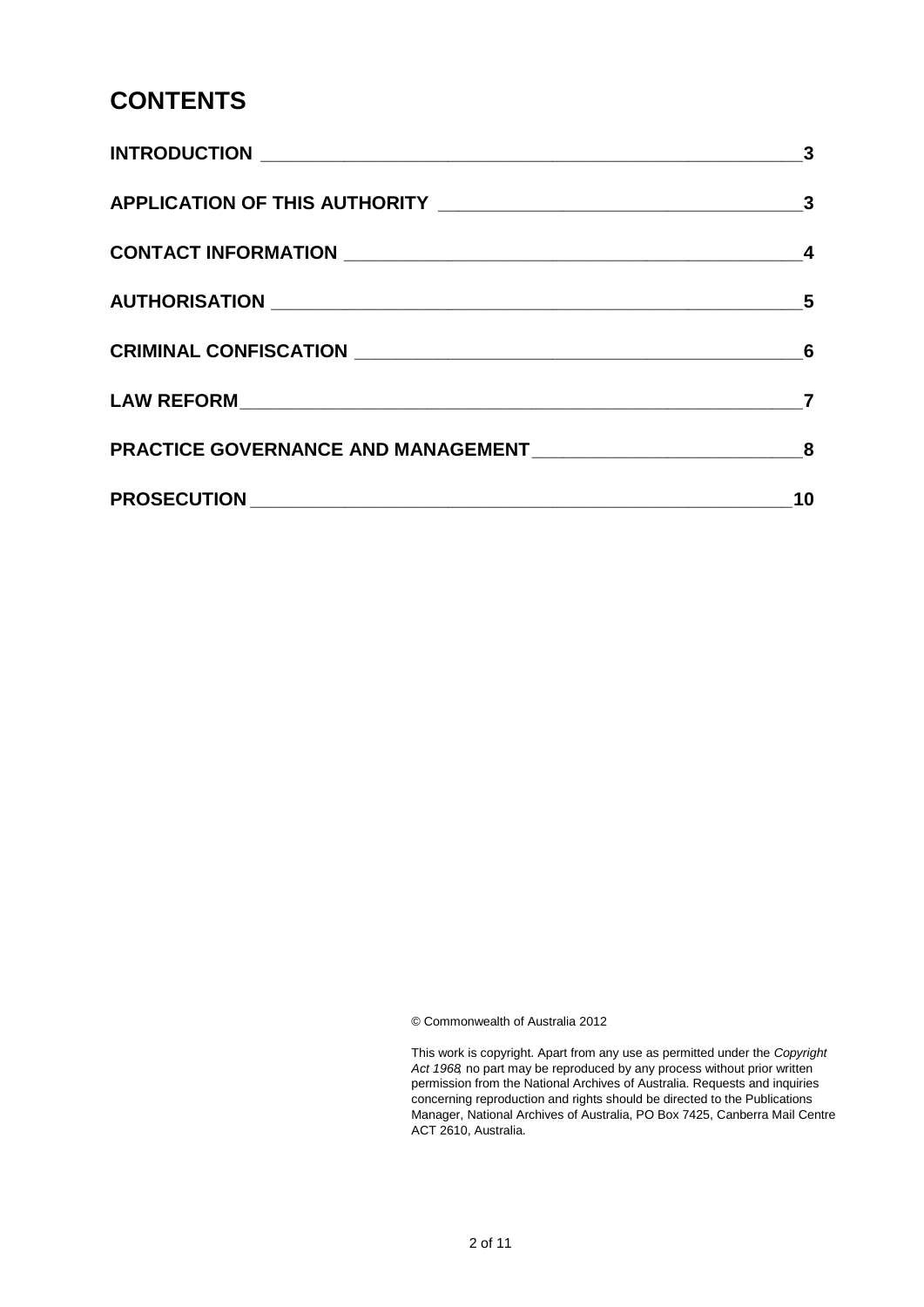### **INTRODUCTION**

 The Office of the Commonwealth Director of Public Prosecutions (CDPP) and the National Archives of Management. It represents a significant commitment on behalf of the CDPP to understand, create and manage the records of its activities. Australia have developed this Records Authority to set out the requirements for keeping or destroying records for the core business areas of Prosecution, Criminal Confiscation, Law Reform, and Practice Governance and

 This Authority is based on the identification and analysis of the business of the CDPP. It takes into account the agency and the National Archives of Australia. agency's legal and organisational records management requirements, and the interests of stakeholders, the

 length of time that temporary records need to be kept. This Authority gives the CDPP permission under the *Archives Act 1983*, for the destruction of the temporary records described after the minimum retention period National Archives of Australia on the basis of information provided by the agency. The Authority sets out those records that need to be retained as national archives and specifies the minimum has expired. Retention periods for these temporary records are based on: an assessment of business needs; broader organisational accountability requirements; and community expectations, and are approved by the

 Authority is recommended. All amendments must be approved by the National Archives. As changes in circumstances may affect future records management requirements, the periodic review of this

## **APPLICATION OF THIS AUTHORITY**

 1. This Authority supersedes Records Authorities 623 (1992) and 724 (1991). The superseded authorities cannot be used by the CDPP to sentence records after the date of issue of this Authority.

 2. This Authority is to be used to sentence records. Sentencing involves the examination of records in order to identify the individual disposal class to which they belong. This process enables sentencers to determine how long records need to be kept. Advice on sentencing is available from the National Archives.

3. This Authority should be used in conjunction with general records authorities such as:

- $\bullet$  the Administrative Functions Disposal Authority (AFDA) and/or AFDA Express issued by the National Archives to cover business processes and records common to Australian Government agencies;
- General Records Authority (31) *For source (including original) records after they have been copied, converted or migrated.*

 destroy certain records without formal authorisation. This usually occurs where records are duplicated, facilitative or for short-term use only. NAP does not replace arrangements agreed to in this Authority but can be used as a tool to assist in identifying records for destruction together with an agency's Records Authority or Authorities, and with AFDA and AFDA Express. The National Archives recommends that agencies develop and implement a Normal Administrative Practice policy. Advice and guidance on destroying records as a normal administrative practice and on how to develop an agency NAP policy is available from the National 4. The Normal Administrative Practice (NAP) provision of the *Archives Act 1983* gives agencies permission to Archives' website at **[www.naa.gov.au](http://www.naa.gov.au/)** 

 5. Records that are reasonably likely to be needed as evidence in a current or future judicial proceeding or are  subject to a request for access under the *Archives Act 1983,* the *Freedom of Information Act 1982* or any other relevant Act must not be destroyed until the action has been completed.

 National Archives website at **[www.naa.gov.au.](http://www.naa.gov.au/)**  6. Records subject to a disposal freeze must not be destroyed until the freeze has been lifted. Further information about disposal freezes and whether they affect the application of this Authority is available from the

 system, or when information is migrated from one system to a new system) this authority can still be applied, providing the records document the same core business. The information must be accessible for the period of time prescribed in this Authority. The CDPP will need to maintain continuing access to the information, 7. Where the method of recording information changes (for example from a manual system to an electronic including digital information, for the periods prescribed in this records authority or until the information is transferred into the custody of the National Archives.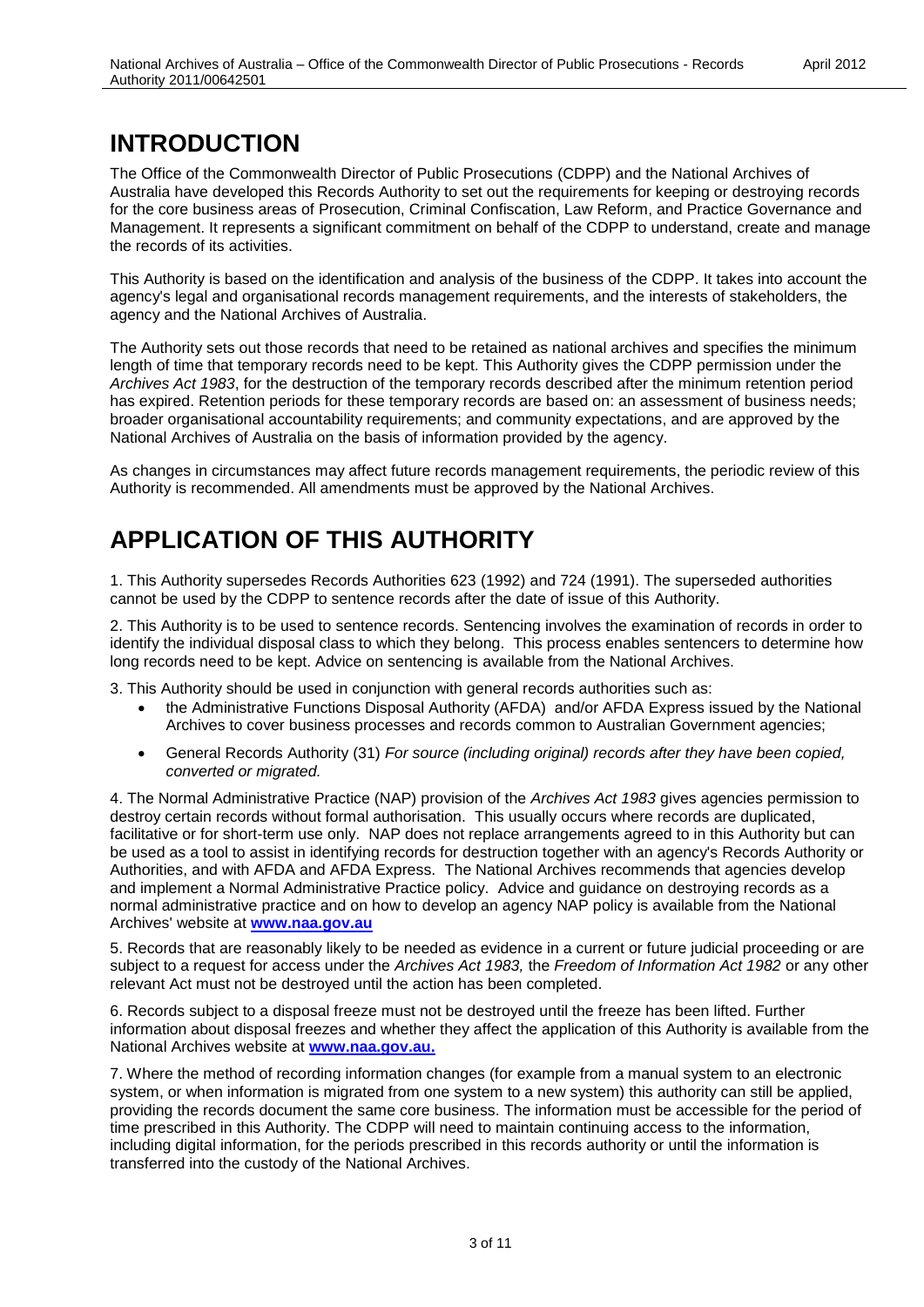a retention period or periods are not adequate, it should contact the National Archives for review of the 8. In general, retention requirements indicate a minimum period for retention. The CDPP may extend minimum retention periods if it considers that there is an administrative need to do so, without further reference to the National Archives. Where the CDPP believes that its accountability will be substantially compromised because retention period.

 9. Records coming within 'Retain as national archives' classes in this Authority have been determined to be part of the archival resources of the Commonwealth under section 3C of the *Archives Act 1983*. The transfer the records to the Archives when they cease to be current and, in any event, within 15 years of the determination of Commonwealth records as archival resources of the Commonwealth obliges agencies to records coming into existence, under section 27 of the *Archives Act 1983*.

 access including those records that remain in agency custody. 10. Records in the care of agencies should be appropriately stored, managed and preserved. Agencies need to meet this obligation to ensure that the records remain authentic and accessible over time. Under Section 31 of the *Archives Act 1983*, access arrangements are required for records that become available for public

 11. Appropriate arrangements should be made with the National Archives when records are to be transferred into custody. The National Archives accepts for transfer only those records designated as national archives.

 Advice on how to use this Authority is available from the CDPP records manager. If there are problems with the application of the Authority that cannot be resolved, please contact the National Archives.

### **CONTACT INFORMATION**

 Archives' Agency Service Centre. For assistance with this authority or for advice on other records management matters, please contact National

Queen Victoria Terrace Tel: (02) 6212 3610 Parkes ACT 2600 Fax: (02) 6212 3989 Canberra Mail Centre ACT 2610 Website: **[www.naa.gov.au](http://www.naa.gov.au/)** 

PO Box 7425 Email: **[recordkeeping@naa.gov.au](mailto:recordkeeping@naa.gov.au)**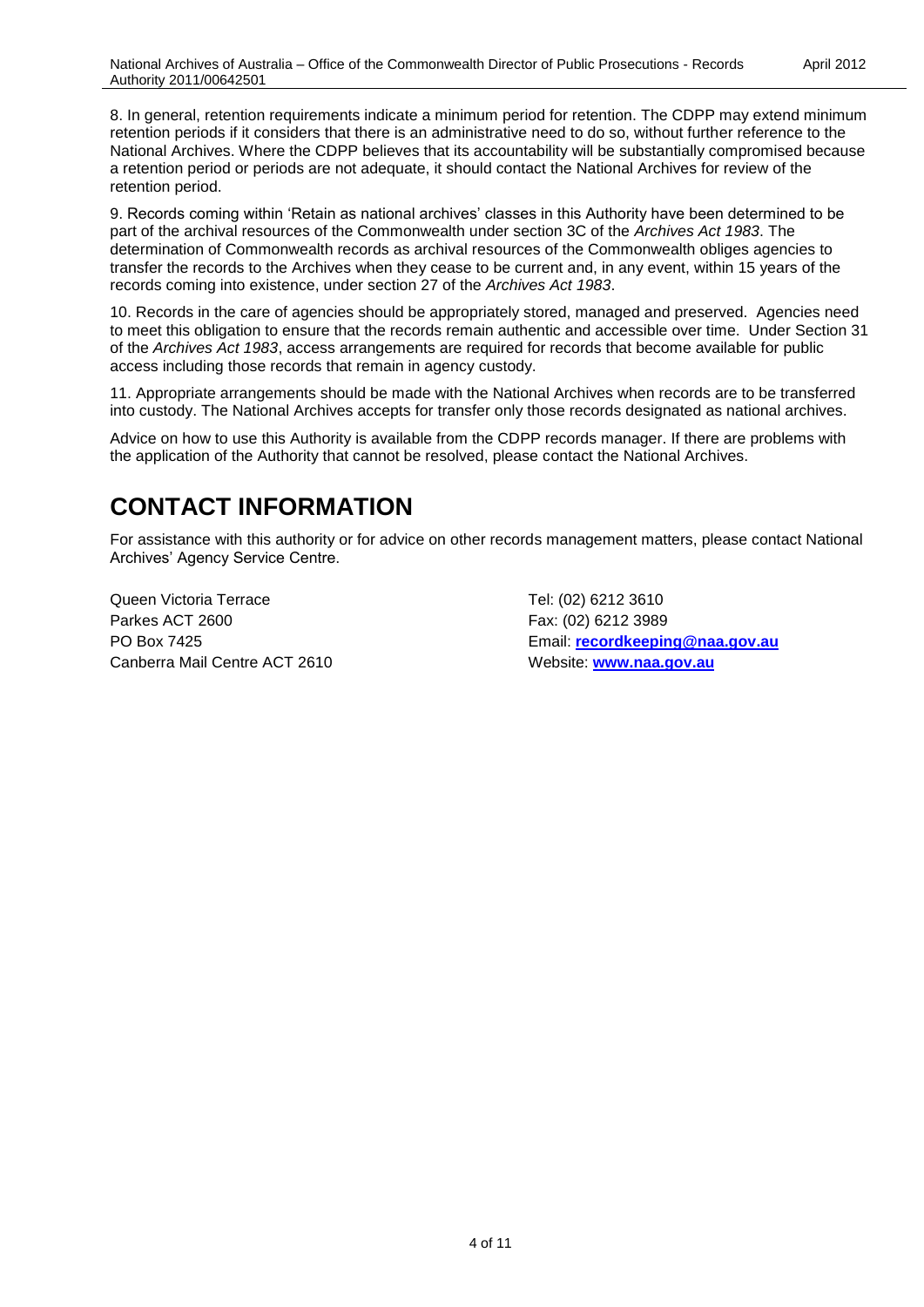### **AUTHORISATION**

#### RECORDS AUTHORITY 2011/00642501

**Person to whom notice of Christopher Craigie SC**<br> **Prectice Anglician** *prector* authorisation is given:

Office of the Commonwealth Director of Public Prosecutions 4 Marcus Clarke St Canberra City ACT 2601

**Purpose:** Authorises arrangements for the disposal of records in accordance with Section 24(2)(b) of the Archives Act 1983

> Determines records classed as 'Retain as national archives' in this Records Authority to be part of the archival resources of the Commonwealth under section 3C of the Archives Act 1983.

All core business records relating to Criminal Confiscation, Law **Application:** Reform, Practice Governance and Management, Prosecution.

This authority gives permission for the destruction, retention or transfer to the National Archives of Australia of the records described. This authority will apply only with the consent of the agency currently responsible for the business documented in the records described.

**Authorising Officer** 

David Fricker Director-General National Archives of Australia

Date of issue:

5 APRIL 2012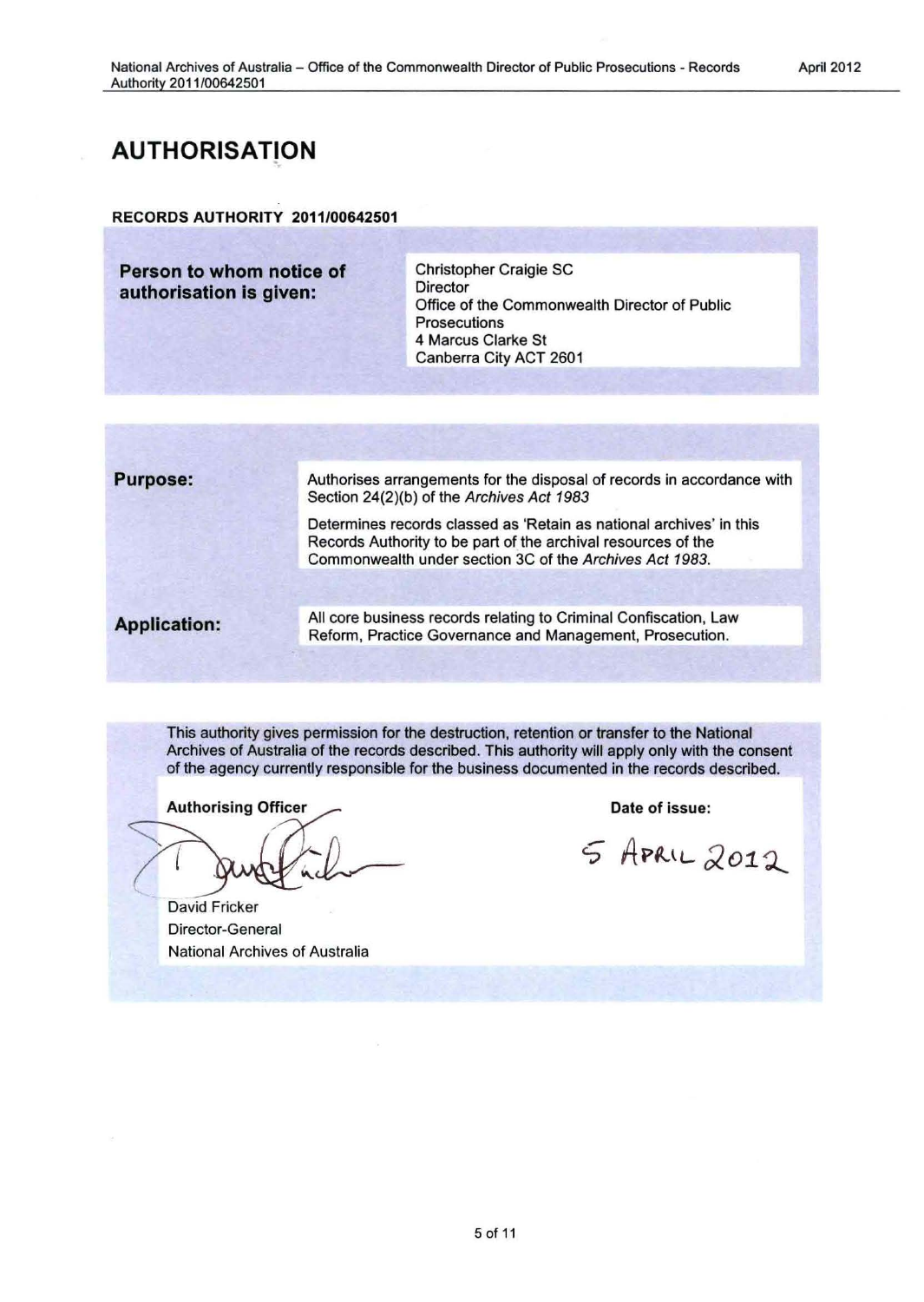## **CRIMINAL CONFISCATION**

 Police and the Australian Crime Commission such as providing legal advice and other support to investigative crime. It also includes ongoing support received from the investigative agencies to the Federal prosecutor, both up to and after final confiscation orders have been made. Also includes working closely with the The core business of depriving persons of the proceeds and benefits of criminal activity according to relevant Commonwealth legislation. Includes working closely with investigating agencies such as the Australian Federal agencies to help them locate and collect the evidence and other material required to pursue the proceeds of insolvency and trustee agency responsible for securing, managing and realising restrained property.

- Advice, liaison and meetings with investigative agencies
- Memorandum of Understanding with investigative agencies
- Appeals
- Applications and other tasks under the relevant Commonwealth legislation
- **Committees**
- Mutual assistance requests
- Recovery of proceeds of crime

| <b>Class no</b> | <b>Description of records</b>                                                                                                                                                                                                                                                                                                                                                         | <b>Disposal action</b>                                                                                                          |
|-----------------|---------------------------------------------------------------------------------------------------------------------------------------------------------------------------------------------------------------------------------------------------------------------------------------------------------------------------------------------------------------------------------------|---------------------------------------------------------------------------------------------------------------------------------|
| 57281           | Criminal asset confiscation case registers and other summary<br>$\bullet$<br>information relating to the confiscation of criminal assets maintained in<br>agency systems such as the Criminal Asset Recording System<br>(CARS).<br>Other cases that are of widespread public interest, set precedents or<br>$\bullet$<br>relate to offences not previously known to Commonwealth law. | Retain as<br>National<br>Archives.                                                                                              |
| 57282           | Records documenting action or proposed action to recover the proceeds of<br>crime, including appeals.<br>Excludes records covered under class 57281.                                                                                                                                                                                                                                  | Destroy 5 years<br>after last action<br>where no court<br>action is taken or<br>10 years after<br>court action is<br>completed. |
| 57283           | Records documenting:<br>routine operational administrative tasks supporting the core business;<br>and<br>criminal confiscation activities other than those covered in classes<br>57281 to 57282.                                                                                                                                                                                      | Destroy 7 years<br>after last action                                                                                            |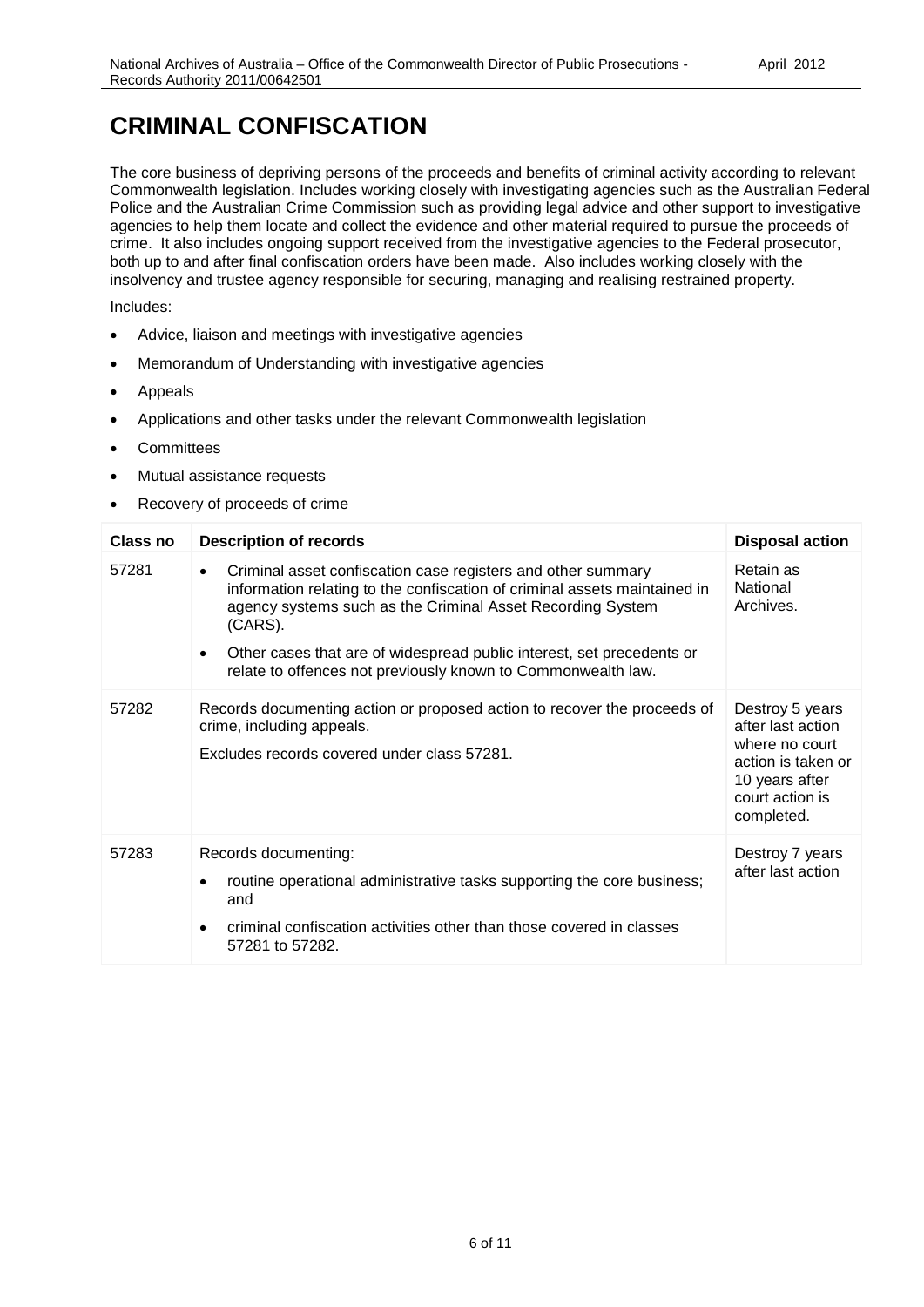## **LAW REFORM**

 The core business of contributing to law reform. Using its experience in conducting prosecutions in all laws in the courts, liaising with bodies carrying out inquiries, and participating in them. jurisdictions, the agency provides Government and other stakeholders with advice into the practical operation of existing and proposed laws, so that Commonwealth laws remain clear, consistent and practical. Involves provision of advice on the the practical implications of existing offences, new policy proposals, and proposed offences. Involves consulting with specialist law reform bodies providing feedback to policy formulators and law-makers about the operation of Commonwealth offences and the agency's experience working with these

- Providing advice about the practical implications of existing legislation, new policy proposals and proposed legislation
- Commenting on legislative proposals and draft legislation
- Participating in reviews and inquiries including submissions to Government and Parliament and major bodies such as the Law Reform Commission
- Participating in interdepartmental committees and working groups where law reform issues are raised

| Class no | <b>Description of records</b>                                                                                                                                                                                                                                                                                                                                                                                                                                     | <b>Disposal action</b>                                                                            |
|----------|-------------------------------------------------------------------------------------------------------------------------------------------------------------------------------------------------------------------------------------------------------------------------------------------------------------------------------------------------------------------------------------------------------------------------------------------------------------------|---------------------------------------------------------------------------------------------------|
| 57287    | Records documenting the provision of advice about the practical<br>implications of existing legislation, new policy proposals and proposed<br>legislation involving key Acts such as the Criminal Code 1995, the Crimes<br>Act 1914, the Director of Public Prosecutions Act 1983, the Proceeds of<br>Crime Act 1987 and the Proceeds of Crime Act 2002. Includes submissions<br>to Government, Parliament and major bodies such as the Law Reform<br>Commission. | Retain as<br>National<br>Archives                                                                 |
| 57288    | Records documenting the provision of advice about the practical<br>implications of existing legislation, new policy proposals and proposed<br>legislation involving other Acts that are not key Acts of the type described<br>in class 57287.                                                                                                                                                                                                                     | Destroy 20 years<br>after last action<br>or legislation<br>repealed,<br>whichever is the<br>later |
| 57289    | Records documenting:<br>routine operational administrative tasks supporting the core business;<br>and<br>law reform activities other than those covered in classes 57287 to<br>57288.                                                                                                                                                                                                                                                                             | Destroy 7 years<br>after last action                                                              |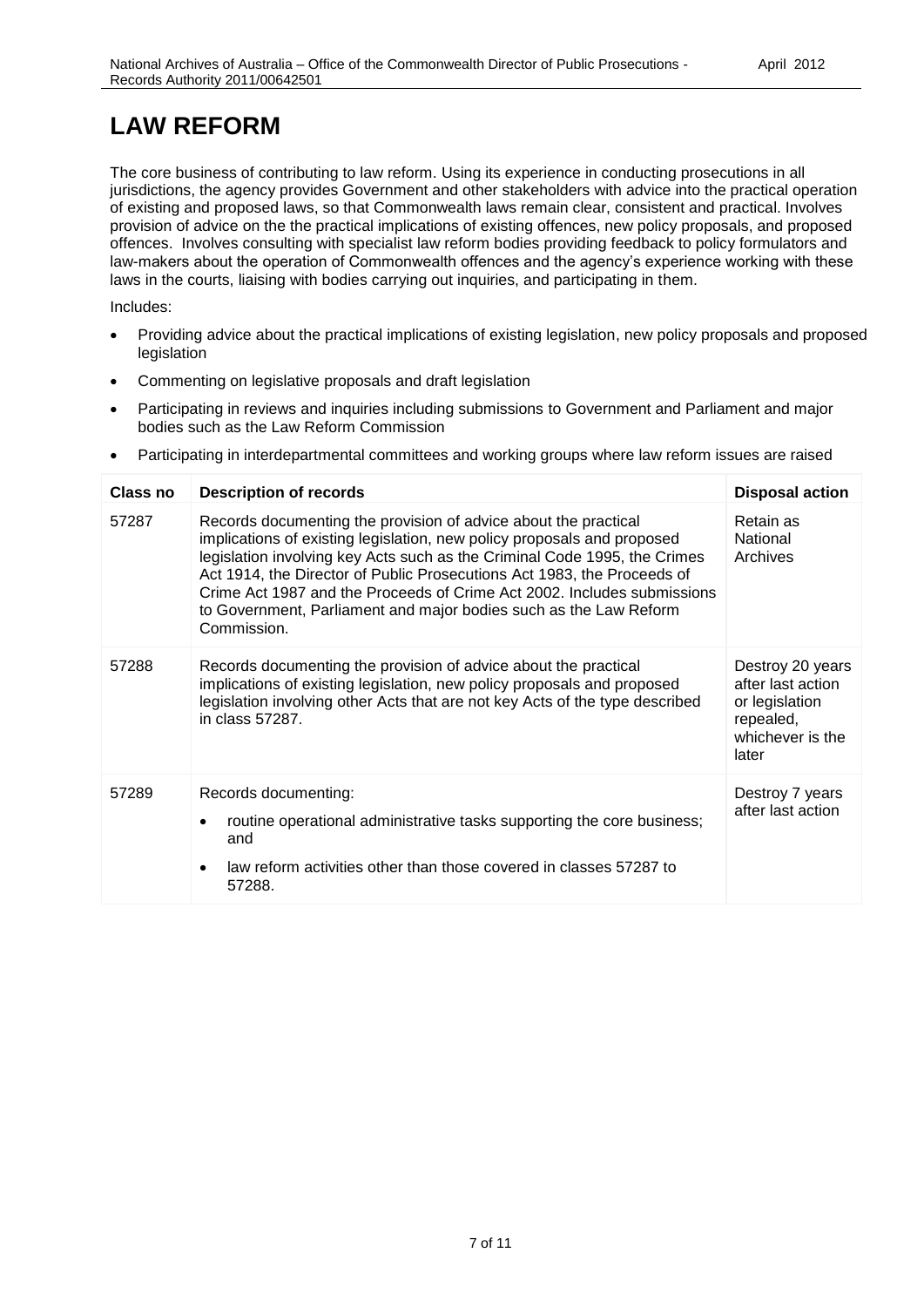### **PRACTICE GOVERNANCE AND MANAGEMENT**

 investigating offences. The core business of providing support for the legal, policy and liaison responsibilities of the agency. Includes conforming to the agency's strategic directions which include conducting cases ethically and professionally and providing effective professional assistance to referring agencies and whole of government law enforcement activities. Includes the training of prosecutors, maintaining working relationships with investigating agencies and departments, and maintaining manuals and policies which assist law enforcement agencies in their role in

- Audits
- Providing legal and strategic advice in significant and sensitive prosecutions
- National liaison with referring investigative agencies including head of agency meetings
- Committees related to practice governance and management such as the Best Practice Review **Committee**
- Contributions to external reviews and frameworks such as the Commonwealth Organised Crime Strategic Framework (COCSF)
- Coordinating the review of national policies and guidelines
- Designing and implementing national training programs for prosecutors and agencies.
- Providing specialist coordination, advice and training in specific areas of practice
- Assisting with the sharing of knowledge and experience
- Evaluating and monitoring performance
- National coordination
- National coordination and liaison in relation to witness assistance
- Collecting and analysing statistical information regarding commonwealth prosecutions
- Ensuring proper disclosure in prosecutions
- Maintaining and monitoring compliance with the Prosecution Policy of the Commonwealth
- Memoranda of understanding
- Reporting either internally or externally on whole of agency issues and activities

| Class no | <b>Description of records</b>                                                                                                                                                                                                                                                                           | <b>Disposal action</b>                |
|----------|---------------------------------------------------------------------------------------------------------------------------------------------------------------------------------------------------------------------------------------------------------------------------------------------------------|---------------------------------------|
| 57284    | Records documenting the formulation of strategic policy and advice<br>regarding the exercise of the functions of the Director. These include the<br>Prosecution Policy of the Commonwealth, guidelines on official conduct for<br>the agency, and policies in relation to criminal confiscation action. | Retain as<br>National<br>Archives     |
|          | Addresses and speeches delivered by the Minister or the Director.                                                                                                                                                                                                                                       |                                       |
|          | Contributions to external reviews and frameworks                                                                                                                                                                                                                                                        |                                       |
|          | Legal and strategic advice relating to significant or sensitive<br>prosecutions.                                                                                                                                                                                                                        |                                       |
|          | National and international co-ordination and liaison relating to<br>$\bullet$<br>significant or sensitive prosecutions.                                                                                                                                                                                 |                                       |
| 57285    | Records documenting tasks that support the legal, policy and liaison<br>responsibilities of the agency other than those described in class 57284<br>and that need to be kept long term for accountability, evidentiary or other<br>business purposes, including:                                        | Destroy 20 years<br>after last action |
|          | Evaluating and monitoring the performance of the agency                                                                                                                                                                                                                                                 |                                       |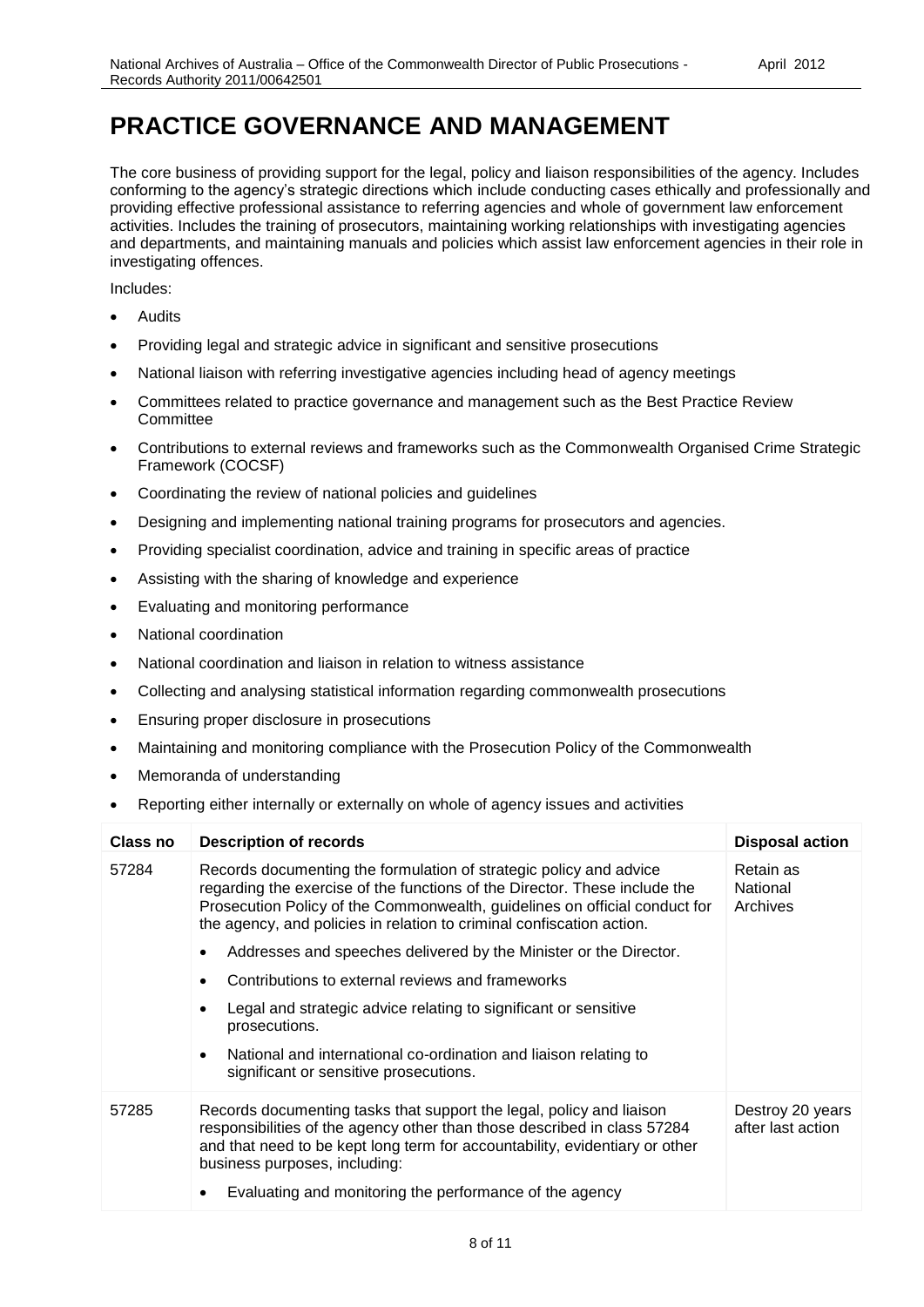### **PRACTICE GOVERNANCE AND MANAGEMENT**

| Class no | <b>Description of records</b><br>Maintaining and monitoring policy compliance<br>Final internal and external audits.<br>$\bullet$ | <b>Disposal action</b>               |
|----------|-----------------------------------------------------------------------------------------------------------------------------------|--------------------------------------|
| 57286    | Records documenting:<br>routine operational administrative tasks supporting the core business;<br>$\bullet$<br>and                | Destroy 7 years<br>after last action |
|          | practice governance and management activities other than those<br>$\bullet$<br>covered in classes 57284 to 57285.                 |                                      |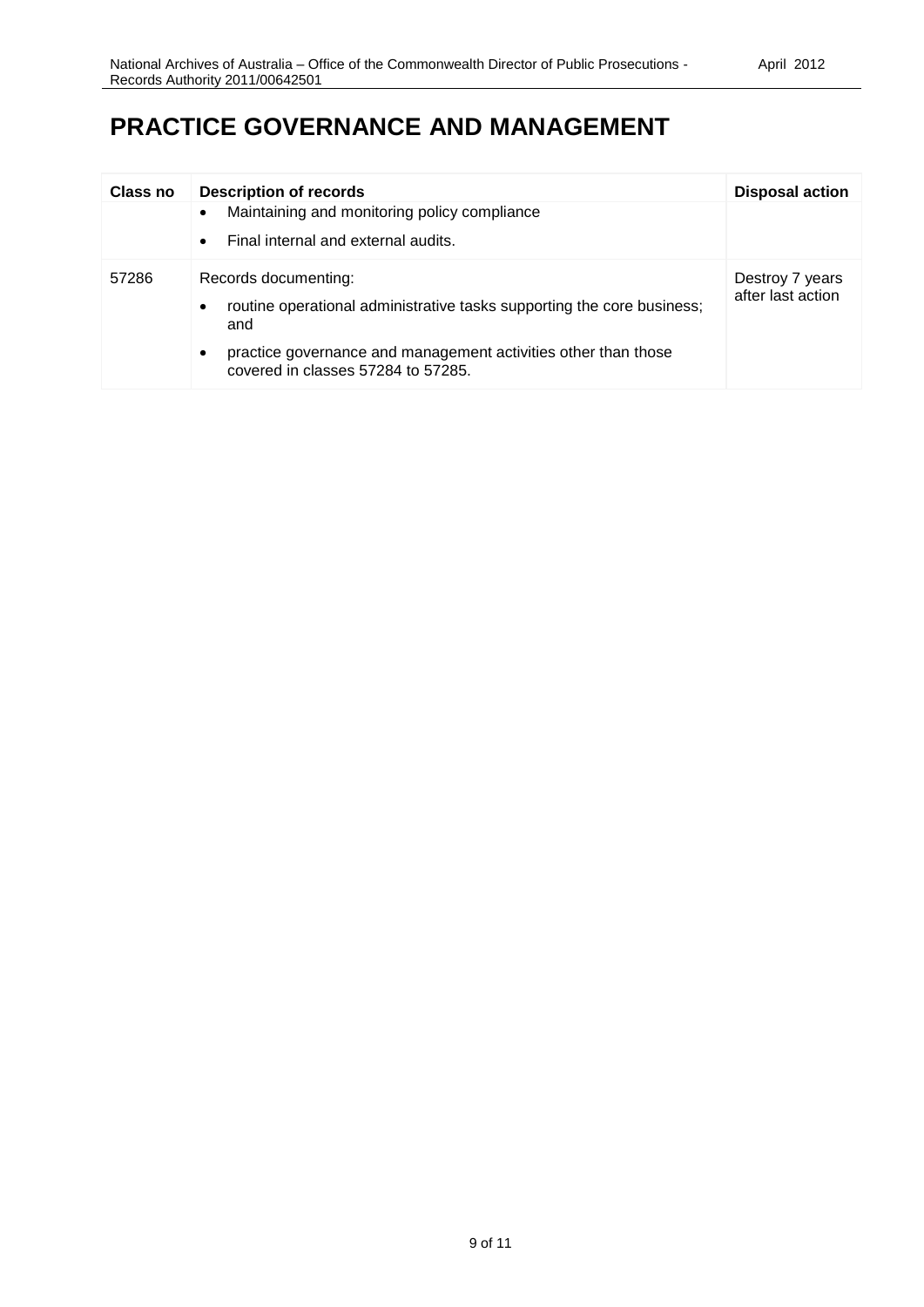# **PROSECUTION**

 prosecutions under State and Territory laws involving a Commonwealth agency. Prosecutions are conducted through Magistrates and Local Courts, Supreme Courts, the Federal Court and the High Court and includes security of the Commonwealth including terrorism, espionage and treason; crimes against humanity including fraud; commercial prosecutions; people trafficking; people smuggling and a range of regulatory offences. The core business of prosecuting alleged criminal offences against Commonwealth laws including the laws of Jervis Bay and Australia's external Territories as specified in Commonwealth law. This also includes appearances at mentions, bail, summary matters, committals, trials and appeals. It involves close liaison with investigative agencies including police, crime and security agencies and relevant Commonwealth departments such as those responsible for social security and taxation. Offences prosecuted include: endangering the war crimes; the importation of serious drugs; frauds on the Commonwealth including tax and social security

- Appeal cases
- Arrangements for prosecutions conducted by Commonwealth agencies and by State or Territory agencies on behalf of the CDPP
- Assessing evidence
- Drafting charges
- Extradition requests
- Preparing cases for hearing
- Liaison and meetings with investigative and referring agencies on specific cases
- Committees and working groups of relevant agencies on specific cases
- Legal advice and assistance to and from investigating agencies such as assisting with the preparation of draft documents
- Contact with victims and defendants as required including meetings and correspondence to research and advance prosecution case and to advise about the prosecution process
- Mutual Assistance requests
- Personal exercise of a statutory function by the Director.

| Class no | <b>Description of records</b>                                                                                                                                                                                                                                                                                                                                                                                                             | <b>Disposal action</b>                                                                                              |
|----------|-------------------------------------------------------------------------------------------------------------------------------------------------------------------------------------------------------------------------------------------------------------------------------------------------------------------------------------------------------------------------------------------------------------------------------------------|---------------------------------------------------------------------------------------------------------------------|
| 57272    | Case registers, other case control records and summary case<br>$\bullet$<br>information maintained in agency case management systems such as<br>the Case Recording Information Management System (CRIMS).                                                                                                                                                                                                                                 | Retain as<br>National<br>Archives.                                                                                  |
|          | Case files and other supporting records documenting the personal<br>exercise by the Director of a statutory function. Includes cases<br>involving terrorism, espionage and treason; crimes against humanity<br>including war crimes; the importation of serious drugs, and people<br>trafficking<br>Other cases that are of widespread public interest, set precedents or<br>relate to offences not previously known to Commonwealth law. |                                                                                                                     |
| 57274    | Records documenting outgoing extradition requests.<br>For extradition cases involving the personal exercise by the Director of a<br>statutory function, or that are of widespread public interest, set precedents<br>or relate to offences not previously known to Commonwealth law, use<br>Class 57272                                                                                                                                   | Destroy at same<br>time as<br>prosecution file<br>or if person is<br>not returned 15<br>years after last<br>action. |